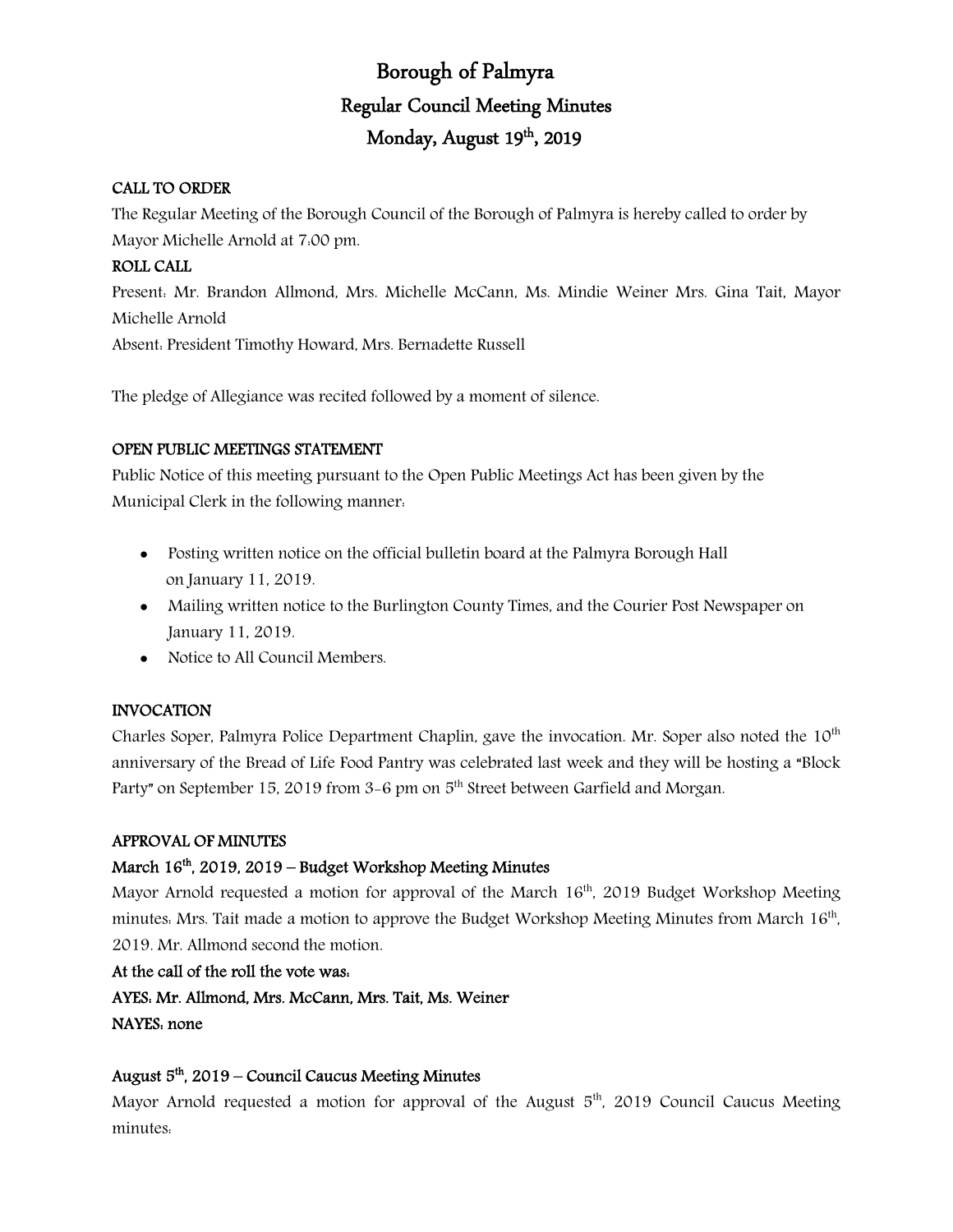Mrs. Tait made a motion to approve the Council Caucus Meeting Minutes from August  $5<sup>th</sup>$ , 2019. Mr. Allmond second the motion.

At the call of the roll the vote was: AYES: Mr. Allmond, Mrs. Tait, Ms. Weiner Abstain: Mrs. McCann NAYES: none

#### **CORRESPONDENCE**

Mayor Arnold acknowledged letters received from the following: Letter – Jehan Halim, Bureau of Environmental, Engineering & Permitting Letter- Ann Golden, Crossing Guard Letter- Kathleen Petitte, Crossing Guard

#### PROPOSED SOUTHSIDE RT#73 - REDEVELOPMENT TEAM

Mayor Arnold introduced Mr. Glenn Stock from Stock Development Group of Doylestown Pennsylvania. Mr. Stock indicated he founded his company about 10 years ago and they focus primarily on redevelopment of brownfield properties in New Jersey. Mr. Stock stated prior to forming his company he was First Vice President with Prologis, Inc., the largest industrial real estate investment trust in the world. Mr. Stock indicated he worked primarily in Northern New Jersey. Mr. Stock indicated a lot of the redevelopment sights in Northern New Jersey have been cleaned up thus he is here. Mr. Stock indicated the industrial distribution demand is growing, and the pressure on service providers to get products into the hands of consumers in less than 48 hours puts more opportunities into demographics with a lot of households. Mr. Stock indicated our opportunity zone designation also makes this property attractive to investors. Mr. Stock indicated he recently finished a project in Perth Amboy with Tom Finley of the Department of Environmental Protection. Mr. Stock indicated he has spoken with many of our professionals, is excited to be here and is looking forward to formalizing the relationship and begin his due diligence and to begin to look at what might possibly go on the property. Mrs. Tait indicated the information sent was detailed and looks great. Ms. Weiner asked if his company primarily cleans up a sight, then sells it to a developer, also is that what is planned for this property? Mr. Stock indicated on properties which have the environmental hurdles which Palmyra has there are not a lot of developers who have handled this type of project. Mr. Stock indicated his background is in environmental and his company goes in and gets the property remediated to a point where it is safe to build vertically. Mr. Stock indicated his partners are generally those with the better relationships with the tenants. Mr. Stock indicated they own millions of areas of square feet so they are generally out recruiting tenants for building suits opportunities. Mr. Stock indicated the initial stage is to determine what it will take to get the sight redeveloped. Mr. Stock stated we could be looking at a million square feet of industrial development, some retail and noted the Borough has the desire to put some affordable housing on the location which is upscale. Mr. Stock indicated it will take him 120 days to do his due diligence to really understand what the scope is and to be able to articulate that to other capital partners. Ms. Weiner stated this period is for you to learn more about the sight to determine if we move forward. Mr. Stock indicated this period is to allow him to go thru the material and work already done to learn more about the geo technical characteristics of building on the landfill and knowing the landfills range and depth.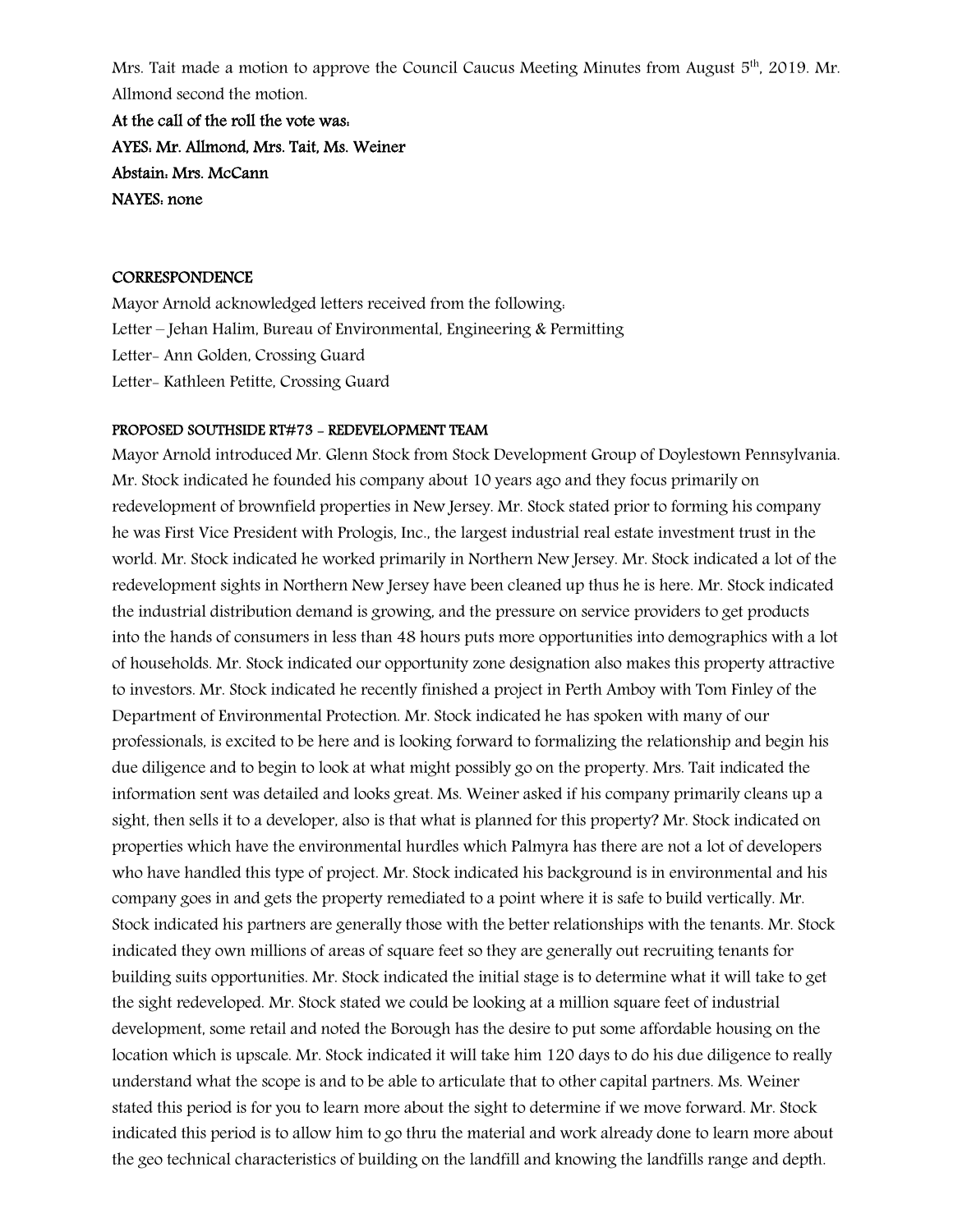Ms. Weiner asked if he actually built the 1.3 million sq. ft. facility or did your company just prep the location and get it ready for someone else to build. Mr. Stock indicated he prepped it for someone else to build. Mr. Stock indicated he worked the project thru; remediation, demolition, prep and pads; then the developer takes over for build portion. Ms. Weiner indicated the plans which were presented are what can be or what you actually in vision for the sight. Mr. Stock indicated a project goes from concept to reality. Mr. Stock indicated he had done the market research and warehouse distribution works in this area. Ms. Weiner indicated there is a need for that. Mr. Stock indicated yes. There was some discussion regarding retail store fronts and industrial warehousing and the market demand. Mr. Stock indicating he did not see the demand for a lot of retail. Ms. Weiner inquired about infrastructure and sewer demands. Mr. Stock indicated that is later down the road. Ms. Weiner asked if in the projects completed in north jersey included open space renewal space or the likes. Mr. Stock indicated in the project in Perth Amboy that was 90 acres, 10% was left for open space. Mr. Stock noted his company would work close with the Borough to make sure the things placed in the redevelopment area are what the Borough wants and also what the area indicates will thrive in that area. Mayor Arnold noted the concept plan includes several different ideas, regarding stainability, warehousing, box stores/retail residential and open space and this is just an introduction.

#### Public Comments

Mayor Arnold asked for a motion to open the Public Portion. Mrs. Tait made a motion to open the public portion for comments. Mr. Allmond second the motion

All members present voted in favor of the motion

Mr. Rader – Harbour Drive – Mr. Rader noted the redevelopment on the Southside of 73 has been going on for about 17 years. Glad to see something happening on the southside of 73. Will the public be kept informed? Mayor Arnold indicated yes.

Mrs. Basta- Garfield Avenue- Mrs. Basta indicated the redevelopment area had extensive cleanup before, will grant funds be used or will it be tax dollars. Mrs. Basta asked where the information was from the previous work done. Mayor Arnold stated the information is available however when the clean-up was done before there were some areas which could not be done on National Amusements property. Mayor Arnold noted the remaining clean-up would be a joint venture with the State of New Jersey. Mr. Gural explained what was done previously and the funding which is still available for additional clean-up once determined. Mrs. Basta asked if included in the plan there would be a manner for foot traffic to access the other side of 73. Mayor Arnold indicated all things will be taken in consideration. Mr. Rosenberg indicated this is just the beginning there is a lot of work which has to happen before we are even talking about what is placed there. Mr. Rosenberg indicated this work needs to be completed before the redeveloper can determine if the project is something they want to proceed with and if it is worth them taking on the project. Mr. Rosenberg indicated this agreement simply will allow us to take the project off the market and give him the exclusivity to do the things he needs to do to determine if this is a project they would like to move forward on. There was some additional discussion regarding tax breaks and pilots. Mrs. Weiner noted prior to the caucus meeting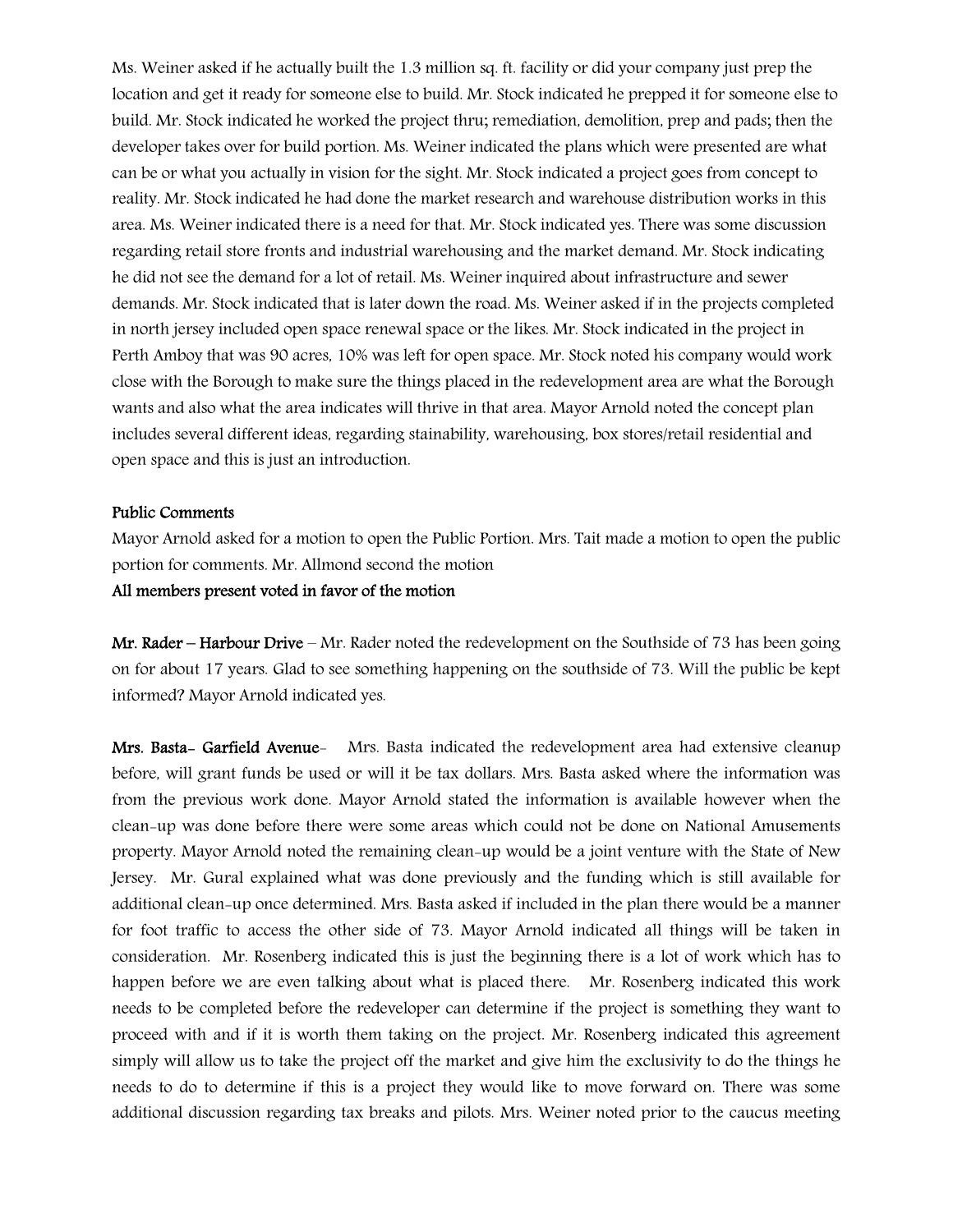every month there is a redevelopment meeting held at 6:30 pm., all information regarding redevelopment projects is discussed at that meeting.

No one else from the public wishing to be heard, Mrs. Tait made a motion to close the public portion, Mr. Allmond second the motion.

#### All members present voted in favor of the motion.

Mayor Arnold indicated since taking office it has been her goal to have something done with the redevelopment on the Southside of Rt. 73. There was some additional discussion regarding what the redevelopment agreement is and what it means. Ms. Weiner indicated she is aware that many people in town are very excited about redevelopment; she is not, nor it is something which she wants but she would like to understand that this agreement simply allows Mr. Stock access to the records, grounds, to determine if this is a project his company wishes to do; then after that time things would proceed to the Land Use Board and on. Mr. Gural explained yes and explained the process.

2019-192, Resolution Authorizing the Execution of a Conditional Redeveloper Designation and Interim Cost Agreement with Stock Development Group, Inc. Pursuant to the Local Redevelopment and Housing Law N.J.S.A.40A:12A-1 et, seq

Mayor Arnold asked for a motion to approve Resolution 2019-192. Mrs. Tait made a motion to approve Resolution 2019-192 Resolution Authorizing the Execution of a Conditional Redeveloper Designation and Interim Cost Agreement with Stock Development Group, Inc. Pursuant to the Local Redevelopment and Housing Law N.J.S.A.40A:12A-1 et, seq. Mr. Allmond seconded the motion.

# At the call of the roll the vote was: AYES: Mr. Allmond, Mrs. McCann, Mrs. Tait, Ms. Weiner NAYES: none

Mayor Arnold and Mr. Stock then signed the redevelopment agreement.

Mr. Brewer indicated this is the start of a potential redevelopment project, and indicated Mr. Stock and his company is very capable of handling this type of project. He noted this takes the project off the market is a start to moving forward. Mr. Hogue congratulated all parties.

## PUBLIC PORTION

Mayor Arnold asked for a motion to open the Public Portion. Mrs. Tait made a motion to open the public portion for comments. Mr. Allmond second the motion

## All members present voted in favor of the motion

**Mrs. Lojeski** – Cinnaminson **Avenue** – Mrs. Lojeski indicated she has a problem with the property next door to hers, 402 Cinnaminson Avenue. Mrs. Lojeski indicated she has spoken and visited with Mr. Lunneman (code enforcement) several times and indicated none of the problems have been rectified. Mr. Gural indicated Mr. Lunemann is currently on vacation but will be back on Friday. Mr. Gural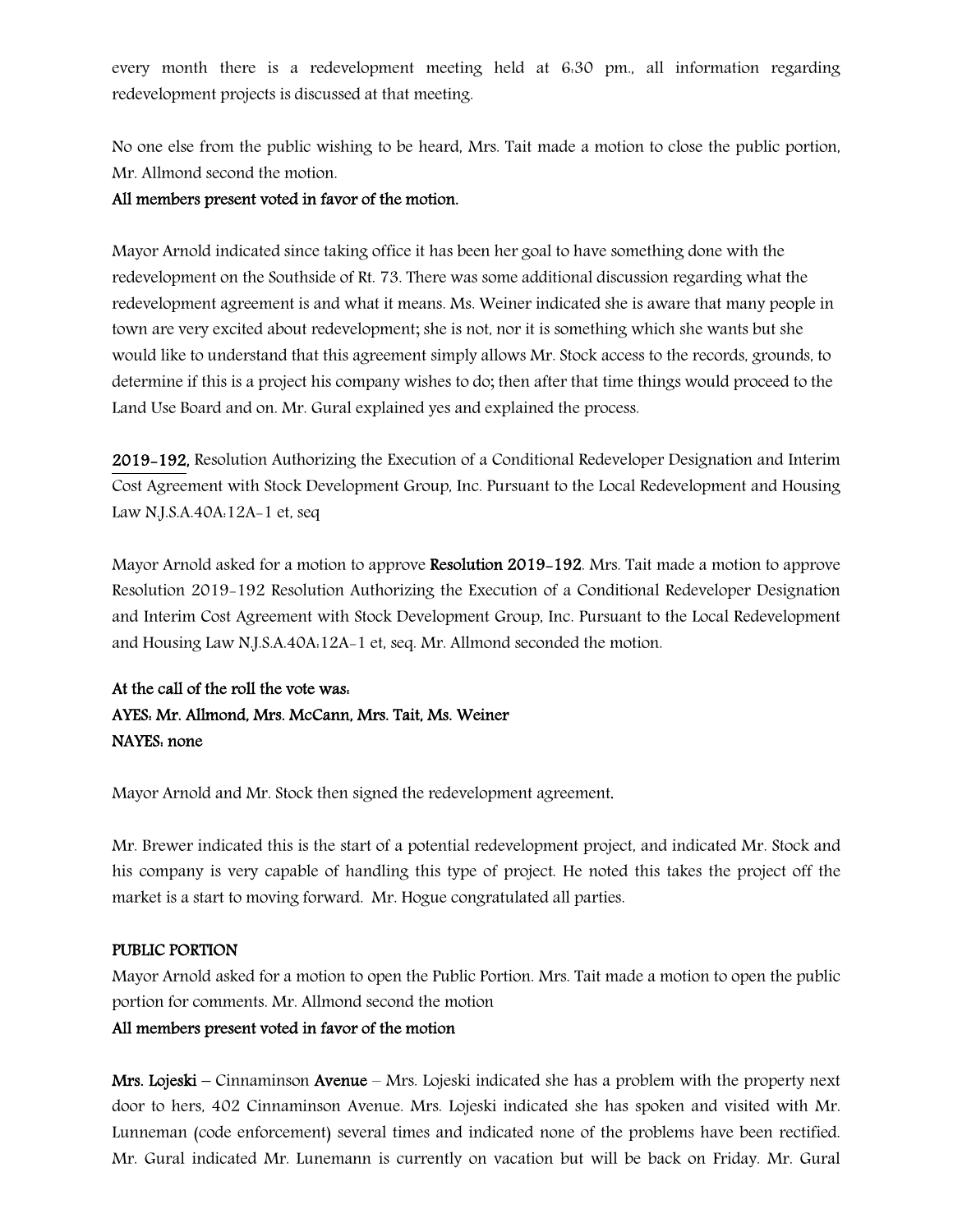indicated he would speak with him and get back to her. Mrs. Lojeski indicated the property has significant overgrowth in front of the house which impedes pedestrian traffic. Mrs. Lojeski indicated they share a driveway and the overgrowth makes it difficult to be able to see to pull out of the driveway onto Cinnaminson Avenue. Mrs. Lojeski indicated there is a dilapidated building in the back of the property, trash against the house and trash in a can which has never been put out. Mrs. Lojeski stated the owner is now working on this property and she was surprised that he obtained a permit. Mrs. Lojeski indicated the fence on the  $4<sup>th</sup>$  Street side of the building is falling down. Mr. Gural indicated he would address it with Mr. Lunemann when he returns and will get back to her.

No one else from the public wishing to be heard, Mrs. Tait made a motion to close the public portion, Mr. Allmond second the motion.

All members present voted in favor of the motion.

#### ORDINANCE ON FIRST READING - Public Hearing – September 16<sup>th</sup>, 2019

Ordinance 2019-08, an Ordinance of the Borough of Palmyra in the County of Burlington, State of New Jersey, Amending Chapter 158, Article X of the Code of the Borough of Palmyra Regarding Signs. Ms. Weiner indicated she tried to look up chapter 84 and asked Mr. Gural if he knew what it was. Mr. Gural noted this ordinance is not the comprehensive changes which council has discussed for some time. Mr. Gural indicated this ordinance is to clarify some language which Mrs. Kilmer felt was important. Mr. Gural indicated it addresses banners and some other definitions. Ms. Weiner asked if there was someone from the committee that could clarify the changes. Mayor Arnold asked about the 90 days for temporary signs and indicated 90 days may be too long for a temporary sign. There was some additional discussion. Mayor Arnold asked how council wished to proceed. Mrs. Weiner indicated she would like to wait and let Mrs. Russell sum it up for Council. Mr. Allmond and Mrs. Tait indicated they would like to move forward as this is first reading. Mr. Gural indicated we could move forward and Ms. Weiner could get clarification with Mrs. Russell before the public hearing. If she was not satisfied with her answers regarding the ordinance or wished to not pass the ordinance she could vote no at that time and or introduce another ordinance with other changes. There was some additional discussion.

Mayor Arnold asked for a motion to approve Ordinance 2019-08. Mrs. Tait made a motion to approve Ordinance 2019-08. Mr. Allmond seconded the motion.

At the call of the roll, the vote was: AYES: Mr. Allmond, Mrs. McCann, Mrs. Tait NAYES: Ms. Weiner Ordinance 2019-08 passes

Ordinance 2019-09, An Ordinance of the Borough of Palmyra in the County of Burlington, State of New Jersey, Amending Chapter 195, of the Code of the Borough of Palmyra.

Ms. Weiner asked Mr. Gural to explain. Mr. Gural indicated he would defer to Chief Pearlman. Mayor Arnold indicated Chief Pearlman explained the Ordinance at the last meeting. Mr. Rosenberg indicated he was familiar and explained the ordinance.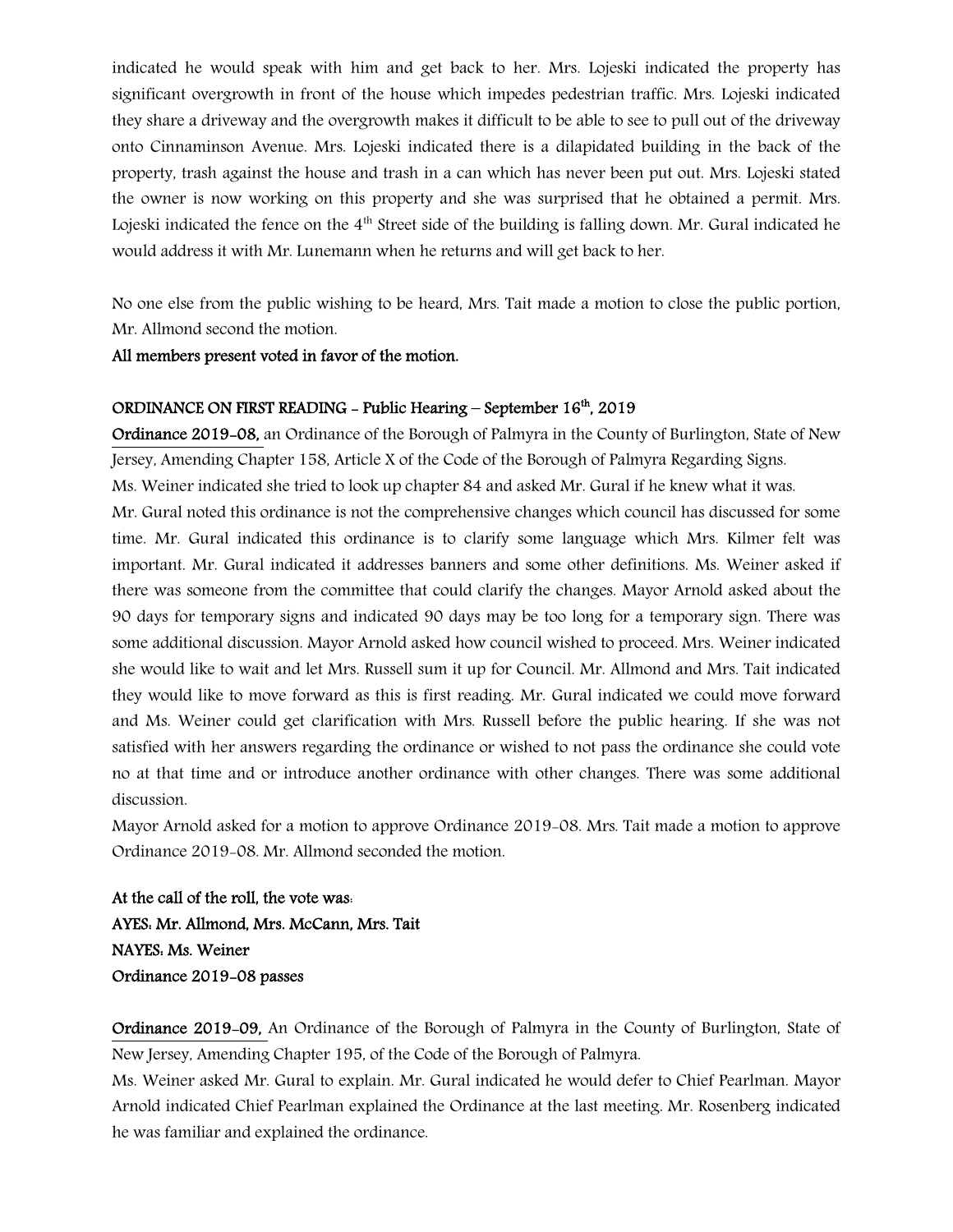Mayor Arnold asked for a motion to approve Ordinance 2019-09. Mrs. Tait made a motion to approve Ordinance 2019-09. Mr. Allmond seconded the motion.

At the call of the roll, the vote was: AYES: Mr. Allmond, Mrs. McCann, Mrs. Tait, Ms. Weiner NAYES: None Ordinance 2019-09 passes

#### RESOLUTIONS – Consent Agenda

Resolution 2019-193 to Resolution 2019-203 will be enacted as a single motion, if any resolution needs additional discussion it will be removed from the consent agenda and voted on separately. Mayor Arnold asked if any items which needed to be removed from the consent agenda. There were none.

Resolution 2019-193 to Resolution 2019-203 will be enacted as a single motion, if any resolution needs additional discussion it will be removed from the consent agenda and voted on separately.

Resolution 2019-193, Resolution Authorizing the Sale of Property No Longer Needed for Public Use on a Online Auction Website or Disposal as Scrap

Resolution 2019-194, Resolution of Governing Body Acknowledging Receipt of and Certification of the 2018 Municipal Audit

Resolution 2019-195, Resolution to Cancel Certain Reserves Identified in the 2018 Audit

Resolution 2019-196, Resolution Authorizing the Refund of Marriage License Fees Paid in the amount of \$28.00 to Ethan Thornton, Jr. and Tajah Moore

Resolution 2019-197, Resolution authorizing Change Order #5 to Charles Marandino, LLC for the 2018 Road Program project in the additional amount of \$1,974.00 per ERI's recommendation letter dated August 2, 2019.

Resolution 2019-198, Resolution authorizing Change Order #2 to Pioneer General Contracting for the 2019 Misc. Concrete Construction project in the decreased amount of \$8,123.70 per ERI's recommendation letter dated August 2, 2019.

Resolution 2019-199, Resolution Authorizing the Purchase of a Kubota B26TLB Which is a Capital Improvement exceeding \$15,000.00 from Cherry Valley Tractor Sales Per their Proposal Dated August 13th, 2019 in the amount of \$38,286.5s Under New Jersey State Approved Co-Op #65MCESCCPS

Resolution 2019-200, Resolution Authorizing the Purchase of a Toro Dingo TX 1000 Wide Track which is a Capital Improvement exceeding \$15,000.00 from Cherry Valley Tractor Sales per their Proposal Dated August 12<sup>th</sup>, 2019 in the Amount of \$45,809.84 Under New Jersey State Approved Co-Op #65MCESCCPS

Resolution 2019-201, Resolution Authorizing the Purchase of a 7 Ton Tandem Axil Trailer which is a Capital Improvement from Cherry Valley Tractor Sales Per their Proposal Dated August 14th, 2019 in the Amount of \$7,999.00 Under New Jersey State Contract #A78905

Resolution 2019-202, Resolution of Borough Council of the Borough of Palmyra Authorizing and Approving the Borough of Palmyra Police Department's Application and Participation for Enrollment in the Law Enforcement Support Office (LESO) 1033 Program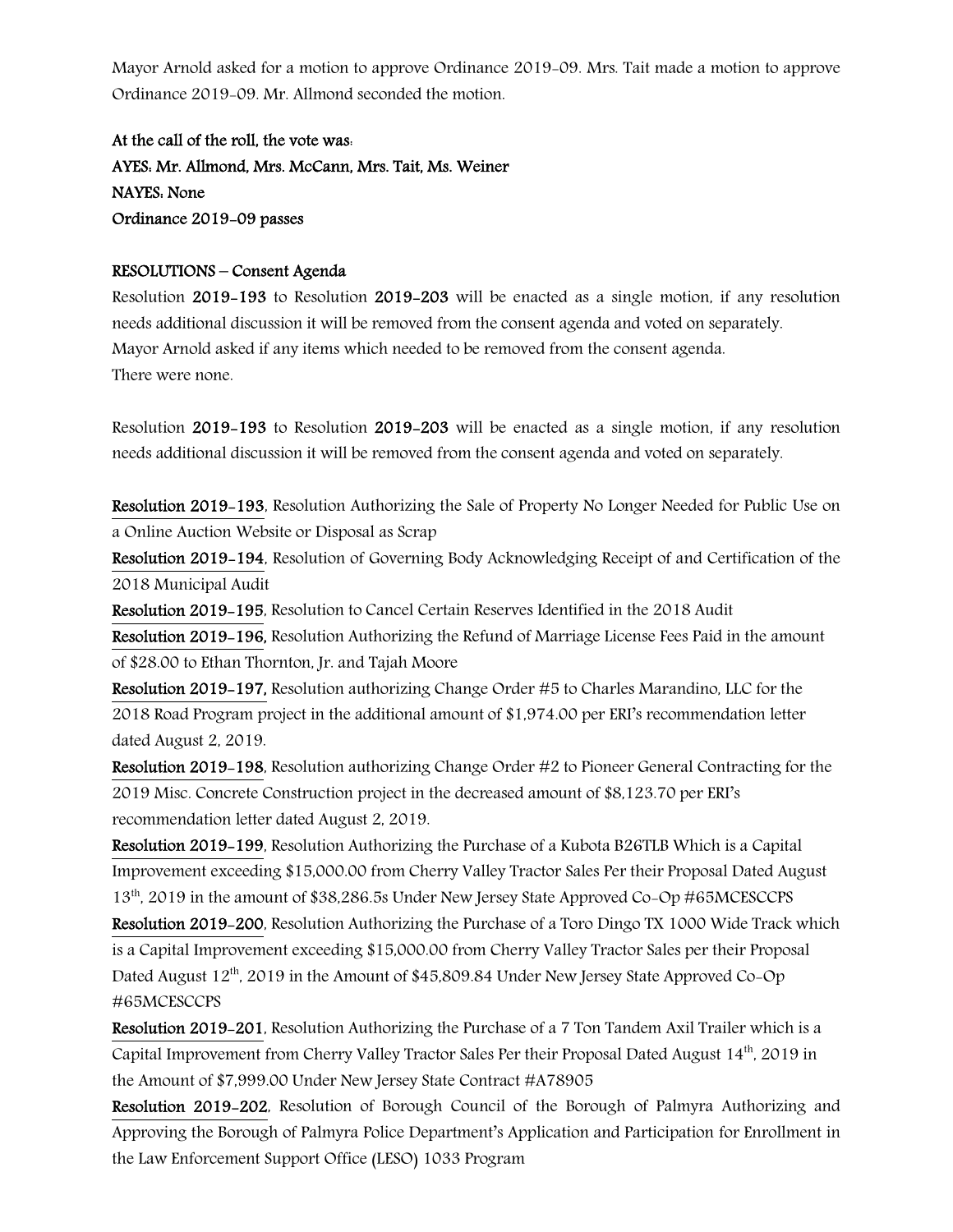Resolution 2019-203, Resolution Authorizing the Payment of Bills for the Month of August 2019 In the Amount of \$1,681,146.16

Mayor Arnold asked for a motion to approve the consent agenda Resolution 2019-193 thru Resolution 2019-203. Mrs. Tait made a motion to approve Resolution 2019-193 thru Resolution 2019-203. Mr. Allmond seconded the motion.

At the call of the roll, the vote was: AYES: Mr. Allmond, Mrs. McCann, Mrs. Tait, Ms. Weiner NAYES: None Resolution 2019-193 thru Resolution 2019-203 were approved

#### MOTION TO APPROVE TREASURER'S REPORTS

Mrs. Tait made a motion to approve the Treasurer's Report for July 2019. Mr. Allmond second the motion.

## At the call of the roll:

AYES: Mr. Allmond, Mrs. McCann, Mrs. Tait, Ms. Weiner

NAYES: None

#### COMMUNITY SPOTLIGHT

Mayor Arnold noted Enda Washington Webb turned 100 years young and a celebration was held at the community center on August  $10^{th}$ ,  $2019$ 

Mayor Arnold noted the Burl Co Sheriff's Dept. and Dept. of Military & Veterans Services will be holding 2<sup>nd</sup> Annual Veteran's Expo, October 10<sup>th</sup>, 2019.

Mayor Arnold noted the 4<sup>th</sup> Annual Constituent Services Fair will be held September 5<sup>th</sup>. 2019 at Camden County community College.

Mayor Arnold noted Independence Fire Company  $\#1$  will be hosting a Beer Fest on October  $5<sup>th</sup>$ , 2019. Relay for life will be held in Cinnaminson on September 28<sup>th</sup>, 2019.

#### PUBLIC REMINDERS

Mayor Arnold stated fire dept. offers smoke detectors free of charge to seniors and low income residents.

Mayor Arnold indicated a number from PSEG has been spoofed and if someone should receive a call from them do not give them any information. Mrs. Tait indicated no utility company will call and ask for personal information.

DISCUSSION ITEMS NEW Business Public Events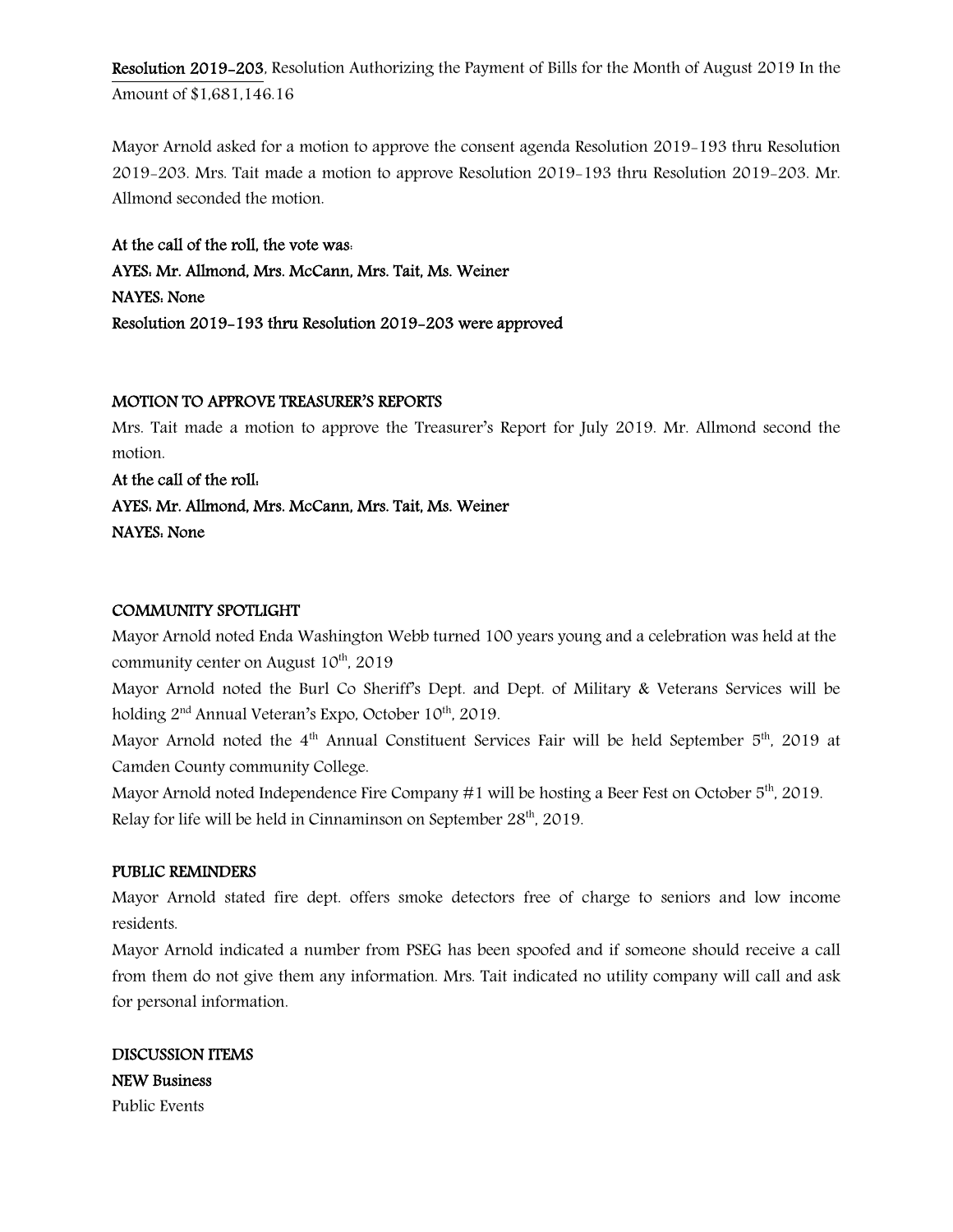Mayor Arnold noted the Summer Concert in the Park was rained out on Tuesday but was rescheduled for Friday and there was a tremendous turnout and the band was very good. The next concert is August 20<sup>th</sup>, 2019 featuring the Lonesome Turnpike Ramblers. Mrs. Tait indicated we may want to consider changing the concerts to Friday nights instead of Tuesdays.

Mayor Arnold indicated the next Farmers Markets will be held on August  $22<sup>nd</sup>$ , 2019 and August  $29<sup>th</sup>$ , 2019 weather permitting. Ms. Weiner indicated they are also planning markets for September 19<sup>th</sup>, and in October 30th weather permitting. Mayor Arnold indicated the Town Wide Yard Sale will be held on September  $14<sup>th</sup>$ , 2019. Mayor Arnold indicated she would like to consider placing the ad in the newspaper. There was discussion regarding the cost to place the ad. Mr. Allmond indicated it is another means of communication. Council was in agreement to place the ad. Ms. Weiner asked if we had a flyer. Mayor Arnold indicated there was one in the file.

Mayor Arnold noted the dedication of Chief Payton I Flournoy, Sr. Park will be held on September 7th, 2019 at 11:00 am. Council discussed the banner to the dedication and it was decided the banner would be one sided at the cost of \$140.00. There was additional discussion regarding the cost and wording of the plaque for the park. Mayor Arnold indicated the quote for the plaque is about \$914.00. Mr. Allmond asked if when the wording was determined council could get a mock up and of exactly what it looks like. Mayor Arnold indicated council does not have another meeting before the plaque needs to be ordered. Mr. Gural noted he would not be present for the dedication but would like to get the entire expectation of the staff involvement lined up before he goes on vacation so everyone would be on the same page and would know what was expected on them. Mrs. Tait indicated she would like to see the program, so everyone would be aware of their part. Mayor Arnold indicated the program had not been finalized. There was some additional discussion regarding the program, who was doing what, the number of chairs to be placed where, the community center set-up, table cloths, flower center pieces and the plaque. Ms. Weiner asked that all final details be worked out so everyone would know what was expected of them and the Borough staff prior to Mr. Gural leaving for vacation. Mayor Arnold indicated yes

Mr. Gural indicated the subordination request exceeds our guidelines however there is no cash out regarding this subordination request. Mr. Rosenberg indicated the value of the property went down from the time of purchase, so it is in a high loan to value situation. There was some discussion regarding the 95% LTV and the Borough's guarantee of second place lien placement by the mortgage company. Mr. Mr. Rosenberg explained the process noting the Borough would be deviating from the current policy.

Resolution 2019-204, Resolution to Authorize the Subordination of the Palmyra Housing Rehabilitation Lien on Block 89 Lot 11 Allowing the New First Mortgage to Santander Bank to Supersede the Borough of Palmyra Housing Rehabilitation Program Lien with the Conditions Stipulated.

Mrs. Tait made a motion to approve Resolution 2019-204 Resolution to Authorize the Subordination of the Palmyra Housing Rehabilitation Lien on Block 89 Lot 11 Allowing the New First Mortgage to Santander Bank to Supersede the Borough of Palmyra Housing Rehabilitation Program Lien with the Conditions Stipulated. Mr. Allmond second the motion.

## At the call of the roll: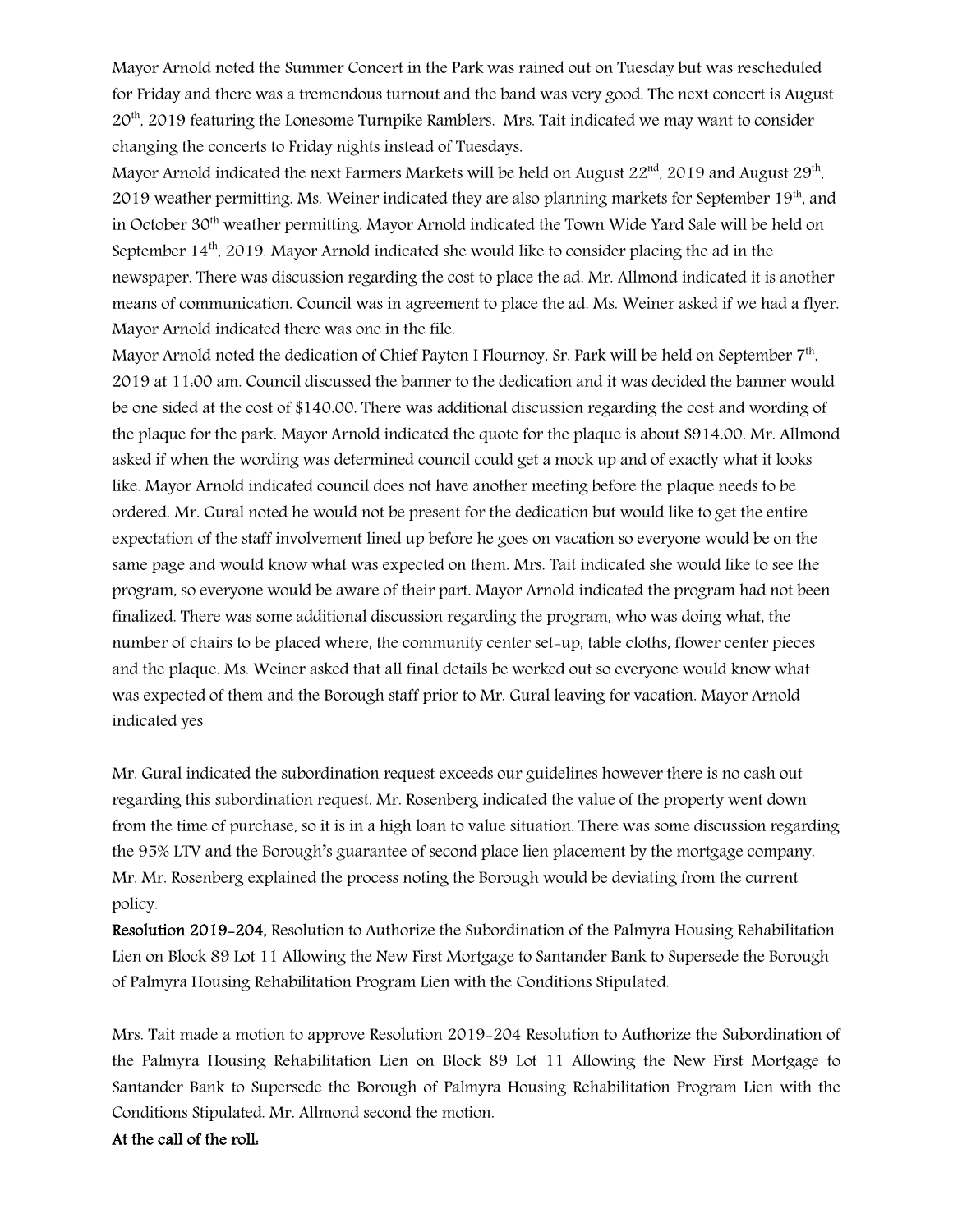# AYES: Mr. Allmond, Mrs. McCann, Mrs. Tait, Ms. Weiner NAYES: None

Mr. Gural noted the Volunteer Accident Insurance policy has been renewed. Mr. Gural explained the need to make sure volunteers for various events are tracked and all volunteer names and necessary permission slips are turned in. Additionally, Mr. Gural stated the Borough must follows the rules when working with children.

Mayor Arnold indicated the Burlington County Residential Energy Aggregation Program is being rolled out again. Mayor Arnold indicated Palmyra will be placed in the program as we participated last time. Mrs. Tait asked if the residents would have the option to opt in. Mayor Arnold indicated it would be as it was before, all enrolled and residents could opt out. Mrs. Tait indicated the residents should have the right to choose to participate. Mr. Allmond asked how we are already part of the program. Mayor Arnold indicated because we were in the original program. There was some discussion regarding the program and our participation. Mrs. Tait asked why are we making the residents do all this work to opt out. Mayor Arnold indicated we will do another public forum to let the residents know this is happening.

Mr. Gural stated the Borough Hall sanitary sewer pit/pump system is in need of cleaning several times a year. Mr. Gural explained how the sewer works in the Borough building and noted we have found that people put improper items in the toilets which get stuck in the equipment. To correct this problem we are looking at a possible redesign of the system, a very expensive project. Mr. Gural noted in the short term to help with the problem we have removed the paper towels from the restrooms, the hand dryers are in place.

Mr. Gural indicated the trash removal company does not understand the logistics of picking up the trash on Cinnaminson Avenue, in the business district. A business owner made a suggestion of having the trash carts put into the Borough's parking lot for pick-up, essentially under the mural. Mr. Gural indicated it would not be attractive. Mr. Gural indicated he has spoken with Republic and indicated we may begin liquidating damages as noted by the contract. Mr. Gural indicated no decision has been made but we are looking at it closely.

Mr. Gural indicated we have talked about water coolers/fountains for Borough Hall, public works, Police department and the Community center. Mayor indicated she would give her files to Mr. Gural for additional work. Mr. Gural indicated he would get back to the governing body.

Mr. Gural explained what is going on with the Tri-Boro EMS/Palmyra Ambulance Squad. Mr. Norman indicated her wanted to address the rumors on the street. Cinnaminson Township is starting an EMS squad. Mr. Gural indicated Cinnaminson EMS would handle calls from the Northeast side of town (Taylor's Lane out to Mooretown) and our squad would handle everything else on this side. Mr. Gural noted the office opened in Riverton will be closing and they will be coming back to Palmyra. Mr. Gural noted our residents will not notice a change or feel any negative impact. Mr. Gural indicated he met with Chief Dreby, Deputy Chief Zimmerman and the public safety committee regarding the Fire Department staffing concerns. Mr. Gural noted the fire department is looking at possible changes next year and is anticipating requesting some full time staffing. Mr. Gural indicated he wanted to give you notice that this will be for discussion at budget time next year. Mr. Gural stated the former Knights of Columbus building was placed for sale and the potential purchaser has expressed an interest to turn the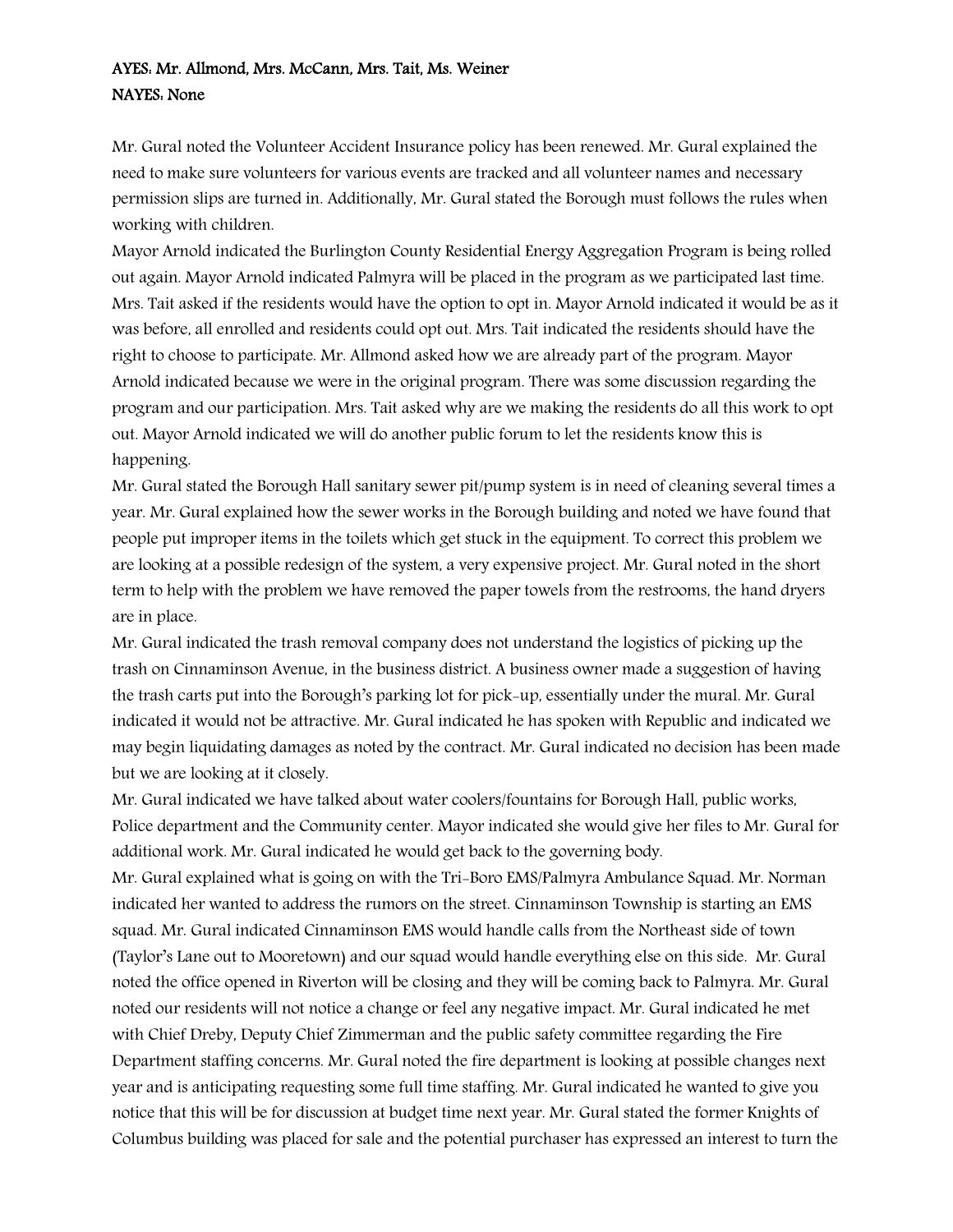building into a six unit apartment building. Mr. Gural indicated that building may be an area which council wishes to consider as a proposed area in need of redevelopment. Mr. Gural explained the process and indicated it is a matter which the Land Use Board may want to look at. Mr. Rosenberg explained the process indicating a resolution would be needed to ask the land use board to look into it. Mr. Gural indicated he would have something for next meeting. There was some additional discussion. Mrs. McMann requested the Borough consider a letter of support regarding legislation with the telephone services tax appeals. Mr. Rosenberg indicated it was a waste of money as the amount is so little.

Mr. Gural stated Ms. Condo is requesting approval of overnight stay for the Annual Government Finance Officers Assoc. Conference in Atlantic City September  $24^{\text{th}} - 27^{\text{th}}$ , 2019. Council agreed. Mr. Gural indicated the Opportunity Zone Challenge Grant is available and the BCBC has agreed to write the grant for the Borough. Mr. Gerkens will write the grant and Bridge commission will pay for it. Mr. Gural indicated we are looking for best opportunity to win the grant.

Mr. Gural indicated Mrs. Russell has asked if it were possible for us to join the Downtown New Jersey program. Mrs. Gural explained the program and indicated the cost is \$ 275.00 per year. Mr. Gural indicated if council is interested he would sign the Borough up. After some additional discussion and explaining of the program, Mayor Arnold indicated she thought it was a good idea and we should join. Borough Council agreed. Mr. Gural indicated he would sign the Borough up.

#### OLD Business

Mayor Arnold indicated she is still gathering information for Tony's Barber Shop Mural and will have additional information for next meeting.

Mayor Arnold indicted the Palmyra Improvement Association submitted a request to use our facilities for the "Porch Fest" to be held on September  $14<sup>th</sup>$ , 2019. Mayor Arnold indicted the application was revised and the time for usage is 4:00 pm until 9:00 pm. Mr. Gural indicated they requested to close little Broad street during that time and Chief Pearlman is handling that request. Mr. Gural indicated they have requested the use of tables, chairs and restrooms for the concert but the Community Center and Borough Hall will be closed and we do not have staffing available to set-up or break down at that time on a Saturday night. Ms. Weiner indicated she would be there and could see to it that they could get into the building to get and put back the tables and chairs. There was some additional discussion regarding the use of bathrooms. Mr. Gural noted this is not a Borough event and the buildings are closed on Saturday nights. Chief Pearlman indicated he would have the officers working that night secure the Borough building and open the front doors for use of bathrooms. Mr. Gural indicated the community center will not be open for bathrooms.

Mr. Gural indicated those attending the New Jersey League of Municipalities Conference in Atlantic City November 19-21<sup>st</sup>, 2019 should let Ms. Jackson know so arrangements can be made.

Mr. Gural noted the committee recommendations for the proposed merit increases are for closed session discussion.

Mr. Gural stated those planning on attending the 2019 Brownfields Training Conference in Los Angeles CA, December  $11^{th}$  –  $13^{th}$ , 2019 is held every two years. Mr. Gural indicated if council wishes to attend a decision must be made tonight as registrations are necessary. There was discussion regarding who would be attending, how long the stay would be and how the arrangements would be made. R. Gural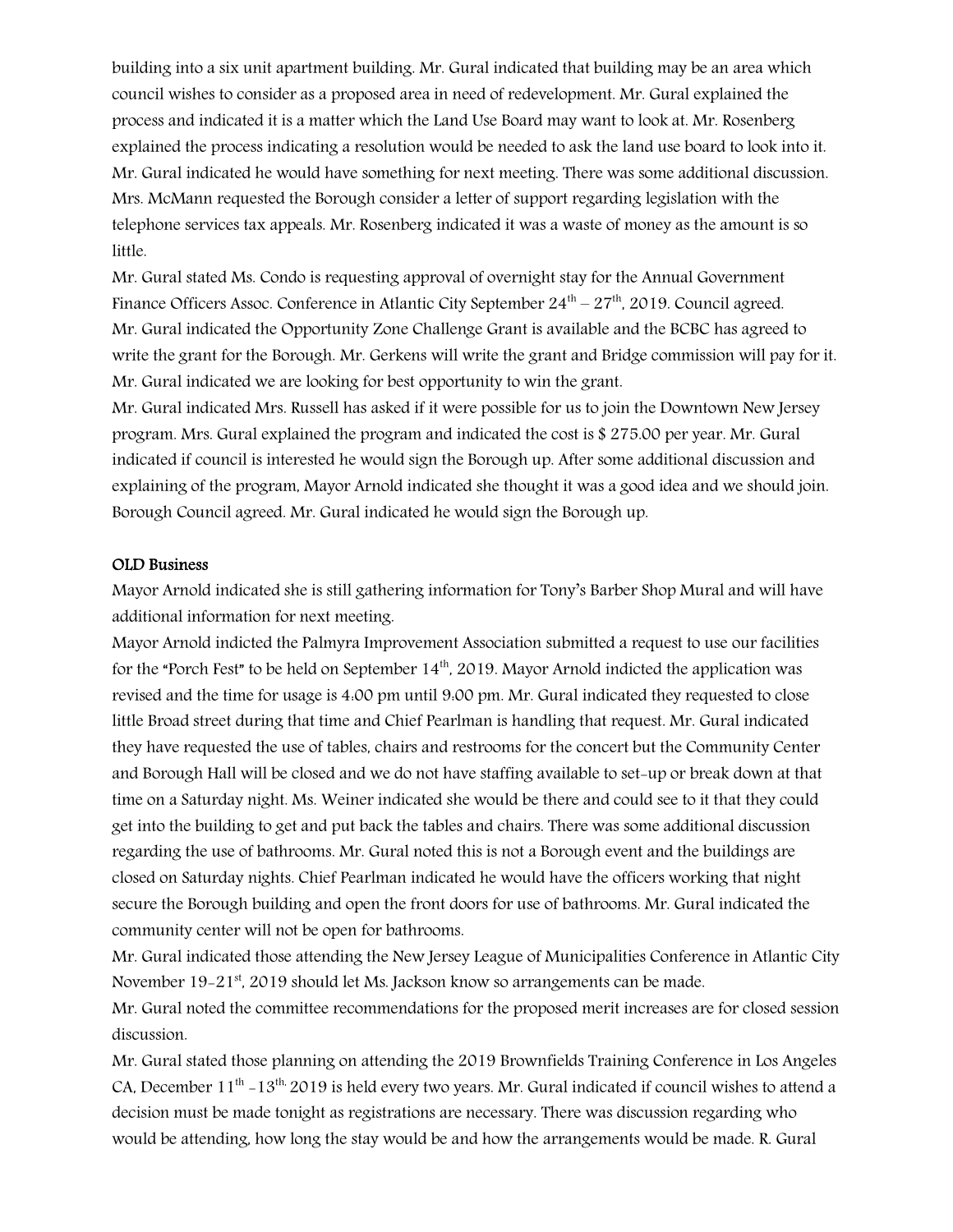indicated the hotel stay from December  $10^{th}$ -14<sup>th</sup>, 2019 is recommended. Mayor Arnold, Mrs. Tait, President Howard and Mr. Gural have expressed an interest in attending. Ms. Weiner expressed concern about the price of the trip, the cost of the conference and airfare, and the timing of the conference. Ms. Weiner indicated her concern with sending someone who may not be serving on council in the next year. Mr. Gural agreed. There was some additional discussion and it was decided that registrations would made for hotel accommodations and the conference, as they could be changed, if needed, after elections in November. The Conference registration is \$200.00 and the hotel accommodations are \$150.00 per night. Airfare would be paid by the individual and would be reimbursed.

Mr. Gural stated the DVRPC Brownfields Basics: Resources for Revitalizing your Community is September  $20^{th}$ , 2019, and anyone wishing to attend should let him know so they can be signed up. Mr. Gural indicated they are working on the downtown parking ordinance and additional information will follow.

#### ADMINISTRATOR'S REPORT

Mr. Gural indicated Council and the Mayor met with the NJDEP and the Attorney General in regards to why we should be able to move in our own direction regarding the redevelopment of the Southside of Rt. 73. Mr. Gural indicated it was a good meeting and a very good argument was made as to why we should be allowed to move forward with our project.

Mr. Gural indicated the 620-622 Highland Ave Redevelopment Project will be discussed in closed session.

Mr. Gural indicated the new "Did You Know" section on our website is working out well and is very informative. Please send him any recommendation you have.

Mr. Gural indicated the required training for the Tap Grant - FHWA & NJDOT he attended on Friday. Mr. Gural indicated the design engineer and the construction administration engineer may have to be different, which may require us hiring another engineer for the project.

Ms. Robinson indicated school is not in session currently so there is not a lot going on. In June however the graduation was held with 68 students graduating. School will begin on September 5<sup>th</sup>, 2019 and recently held orientation for the new freshman and  $6<sup>th</sup>$  grade students who will be attending the high school. Mr. Robinson also noted student class schedules will be going out soon.

Mr. Tait indicated two students went to Boy's and Girl's State and thirty students went to Europe.

#### COMMITTEE REPORTS

Mr. Allmond –Communications and Public Relations Committee- Mr. Allmond indicated he nothing to report currently.

Mrs. Tait – Public Safety Committee, Board of Education, Public Events- Mrs. Tait stated, she and the public safety committee met with Chief Dreby and Deputy Chief Zimmerman regarding the staffing issues. Mrs. Tait indicated the building and grounds committee is looking into getting the community center interior painted. Mrs. Tait indicted the youth and recreation committee will be meeting next month and she attended the Board of Education meeting and learned about the issues between PHSFEE and the Board of Education regarding mural placement within the school.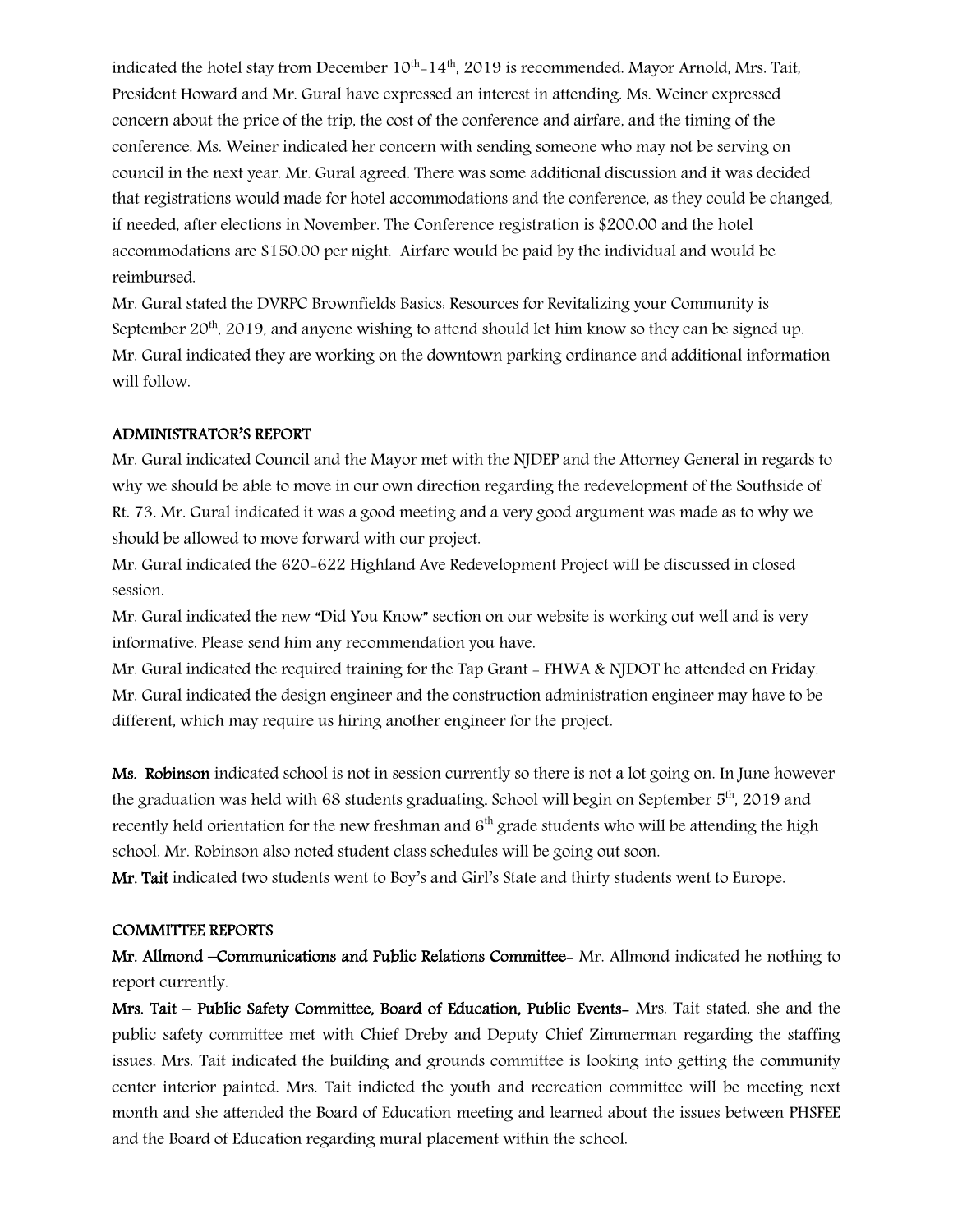Mrs. McCann - Administration and Finance- Ms. McCann stated the Admin and Finance committee has not met but the merit increase committee did met and has their recommendations which will be discussed in closed session.

Ms. Weiner – Business and Community Development, Homeowner Association – Ms. Weiner indicated green team held rain barrel class which went really well. Ms. Weiner indicated the Green Team will be meeting next week. Ms. Weiner indicated she attended the homeowner's association meeting on July 16<sup>th</sup>, and will be attending the meeting held tomorrow. Ms. Weiner indicated the Business community development did not meet. Ms. Weiner indicated she attended the land use board meeting and spoke about application the land use board was working on.

#### PUBLIC PORTION

Mayor Arnold asked for a motion to open the Public Portion. Mrs. Tait made a motion to open the public portion for comments. Mr. Allmond second the motion.

#### All members present voted in favor of the motion

Mr. Rader – Harbour Drive – Mr. Rader indicated there have been great strides with the redevelopment of Rt. 73 by Mr. Gural and Mayor Arnold, but Council has failed in their four and one half year ethics violation investigation. Mr. Rader indicated to date there have been no findings of wrong doing but the investigation has been disruptive of the Council meetings. Mr. Rader asked if there would be a public announcement by council that the ethics violation has failed and the amount of total funds expended. Mr. Rader stated Ms. Weiner does not support the redevelopment and has concerns about funding expenses but totally supported the spending of \$3,000.00 in taxpayer funds to investigate a nonexistent ethics violation investigation. Ms. Weiner indicated having a different opinion of what should be on the other side of R.t. 73, does not make it right or wrong. Ms. Weiner noted the ethics investigation is ongoing and when we have additional information we will share it with the public. Mr. Allmond stated it was not our decision to withhold any information from the public. Mr. Allmond indicted we did the investigation which lead to the information being sent to Division of Local Government-Department of Community Affairs, now we have to wait for their decision.

Mr. McElwee – Columbia Avenue…. What's going on with Habitat for Humanity? Mr. Gural indicated the dedication has been cancelled. Mr. McElwee indicated, to his understanding, people would be asked to help build the homes. Mr. Gural indicated the home was a modular unit. Mr. McElwee indicated that was not discussed in the beginning. Mr. McElwee indicated he is glad to see something happening on the other side of Rt. 73.

No one from the public wishing to be heard, Mayor Arnold asked for a motion to close the public portion. Mrs. Tait made a motion to close the public portion, Mr. Allmond second the motion. All members present voted in favor of the motion.

Mayor Arnold asked if there was any business for executive session. Mr. Gural indicated yes, a Personnel, negotiation matter and litigation.